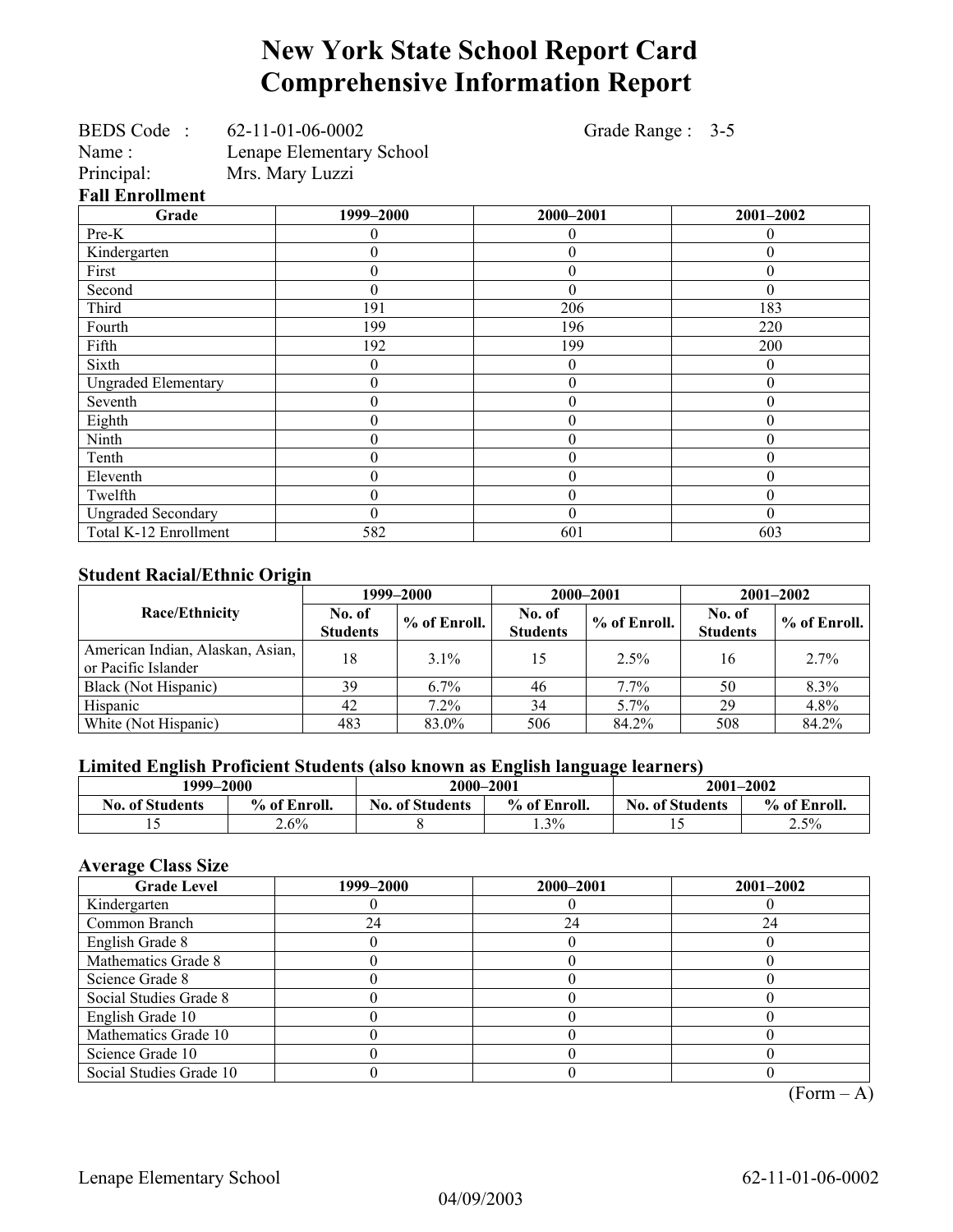#### **District Need to Resource Capacity Category**

| <b>N/RC Category</b> | <b>Description</b>                                                                                 |
|----------------------|----------------------------------------------------------------------------------------------------|
|                      | This is a school district with average student needs in relation to<br>district resource capacity. |

#### **Similar School Group and Description**

| <b>Similar School Group</b> | <b>Description</b>                                                    |
|-----------------------------|-----------------------------------------------------------------------|
|                             | All schools in this group are elementary level schools in school      |
| 14                          | districts with average student needs in relation to district resource |
|                             | capacity. The schools in this group are in the middle range of        |
|                             | student needs for elementary level schools in these districts.        |

All schools within the same N/RC category are divided into three similar school groups defined by the percentage of students in the school who are eligible for the free-lunch program and/or who are limited English proficient (also known as English language learners).

#### **Attendance and Suspension**

|                               | 1998–1999       |         |                 | 1999–2000 | 2000-2001       |         |
|-------------------------------|-----------------|---------|-----------------|-----------|-----------------|---------|
|                               | No. of          | $%$ of  | No. of          | $%$ of    | No. of          | $%$ of  |
|                               | <b>Students</b> | Enroll. | <b>Students</b> | Enroll.   | <b>Students</b> | Enroll. |
| <b>Annual Attendance Rate</b> |                 | 95.1%   |                 | 95.1%     |                 | 95.0%   |
| <b>Student Suspensions</b>    |                 | $0.0\%$ |                 | $0.5\%$   |                 | $0.3\%$ |

## **Student Socioeconomic and Stability Indicators (Percent of Enrollment)**

|                          | 1999-2000 | 2000–2001 | $2001 - 2002$ |
|--------------------------|-----------|-----------|---------------|
| <b>Free Lunch</b>        | 16.3%     | $15.0\%$  | 14.9%         |
| Reduced Lunch            | $7.0\%$   | 5.2%      | 4.8%          |
| <b>Public Assistance</b> | $11-20%$  | $11-20%$  | $11-20%$      |
| <b>Student Stability</b> | 94%       | 95%       | 93%           |

### **Staff Counts**

| Staff                                 | $2001 - 2002$ |
|---------------------------------------|---------------|
| <b>Total Teachers</b>                 | 38            |
| <b>Total Other Professional Staff</b> |               |
| <b>Total Paraprofessionals</b>        | NA            |
| Teaching out of Certification*        |               |
| Teachers with Temporary Licenses      |               |

\*Teaching out of certification more than on an incidental basis. Teachers with temporary licenses are also counted as teaching out of certification.

 $(Form - B)$